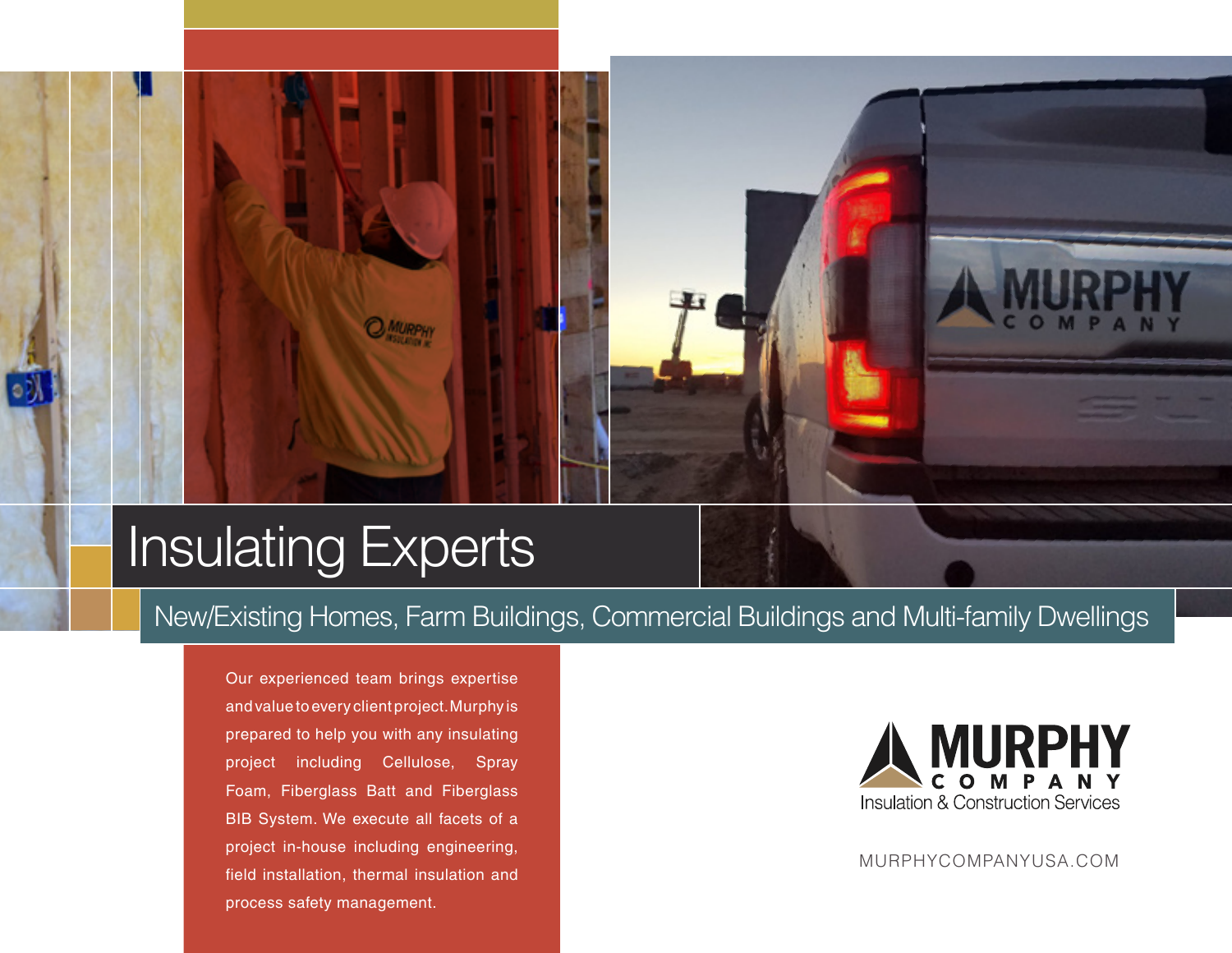

# Insulating Murphy<br>Experts Types of Struct

Murphy Company means many things depending on which part of the construction industry you are focused on. To some, it means a partner that you can count on to be there. To others, it means a sub that will uphold your standards on a job site through the final punch list. What it always means is quality and service. Murphy insulators bring years of experience to any job and create a finished look that exceeds expectations the first time.

Murphy Company has established itself as a proven insulator of New & Existing Homes, Farm Buildings, Commercial Buildings and Multi-family Dwellings.

We bring the latest in equipment and materials to aid us in meeting every deadline we tackle. We know that time is money to our end customers and we believe in giving every crew the support they need to complete projects as early as possible.

## Types of Structures:

- New/Existing Homes
- Farm Buildings
- Commercial Buildings
- Multi-family Dwellings

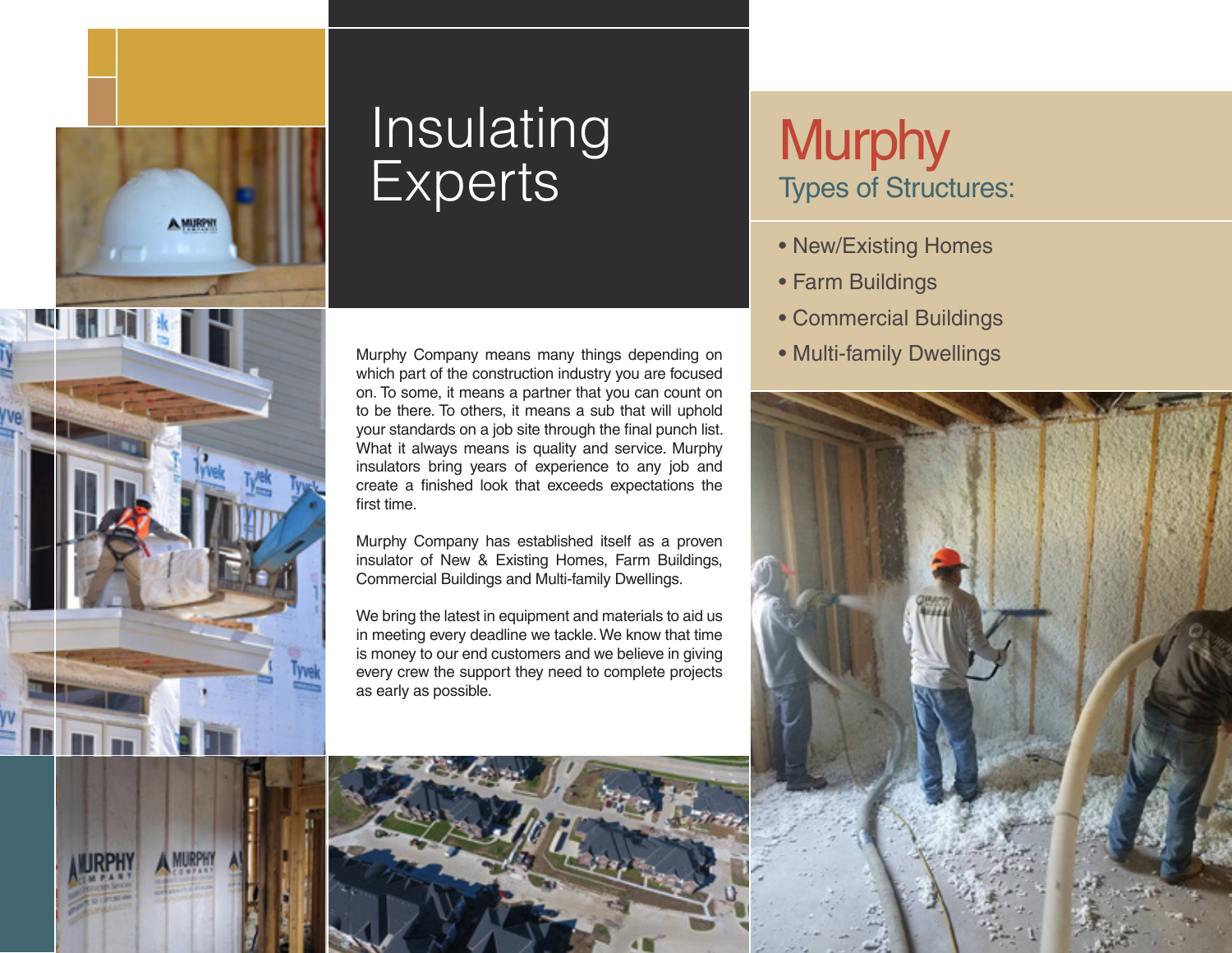## Proven **Craftsmanship**

Murphy has experience with a variety of insulation types. Please let us help find the best insulation solution for your specific project today!

Our insulators specialize in creating solutions that are unique to each project we undertake. We are able to work quickly and neatly and our crews know your structures are going to be around for a long time and our proven craftsmanship is as well.

### **Murphy** Types of Insulation:

- Cellulose
- Spray Foam
- Fiberglass Batt
- Fiberglass BIB System